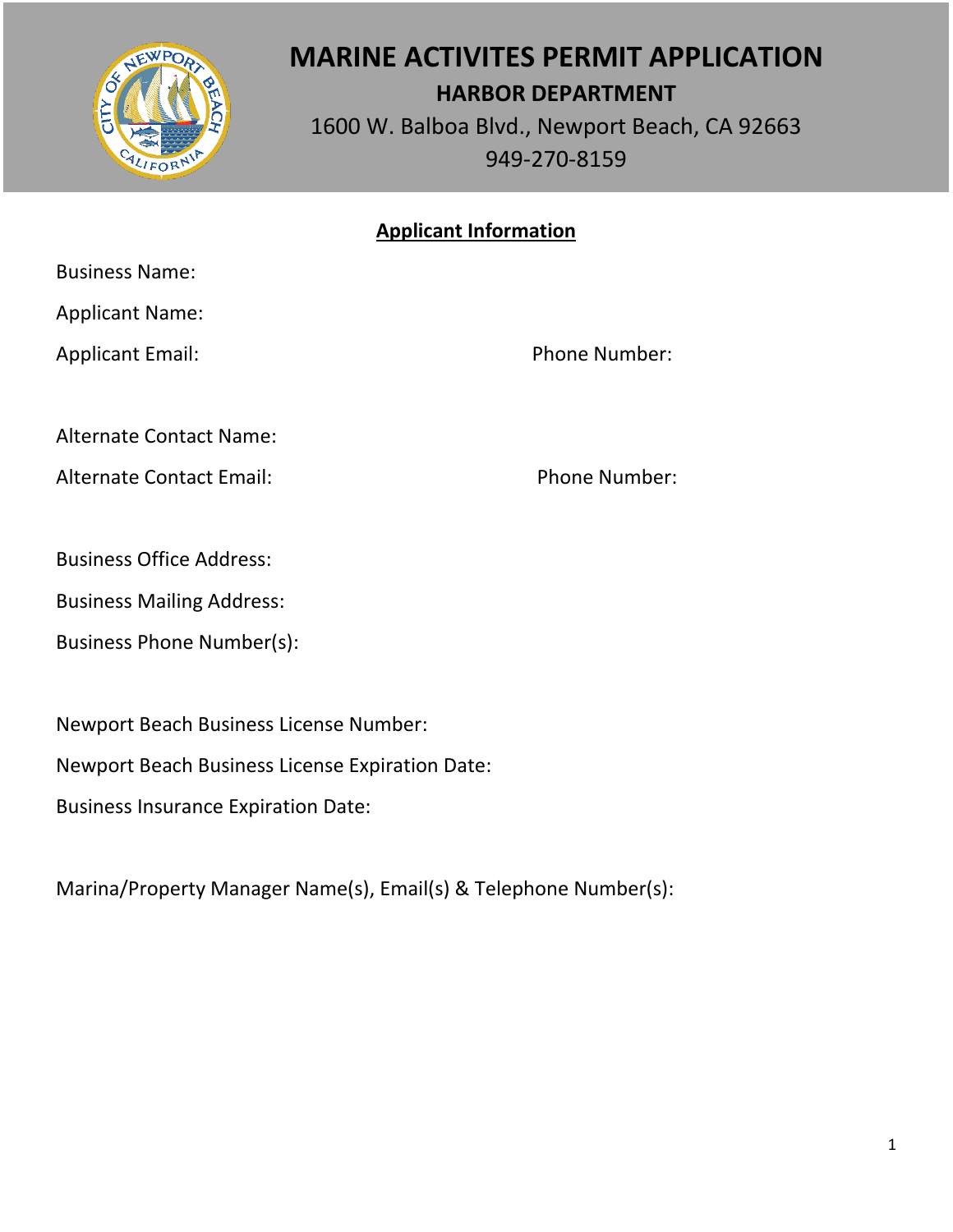## **Business Operations**

Type of Business/Business Description: Days/Hours of Operation:

Patron Boarding/ Launch Location: *Please note – Loading /Unloading is not permitted at public docks.* 

How many exclusive off-street parking spaces does your business have?

Parking Location: *Please note – Public street parking is not permitted.*

Describe Method of Notifying Patrons/Staff of Parking Location:

What type of safety information do you provide to your patrons?

Describe your noise abatement measures to address noise created by patrons, staff, live entertainment, sound amplifying equipment and commercial service activities: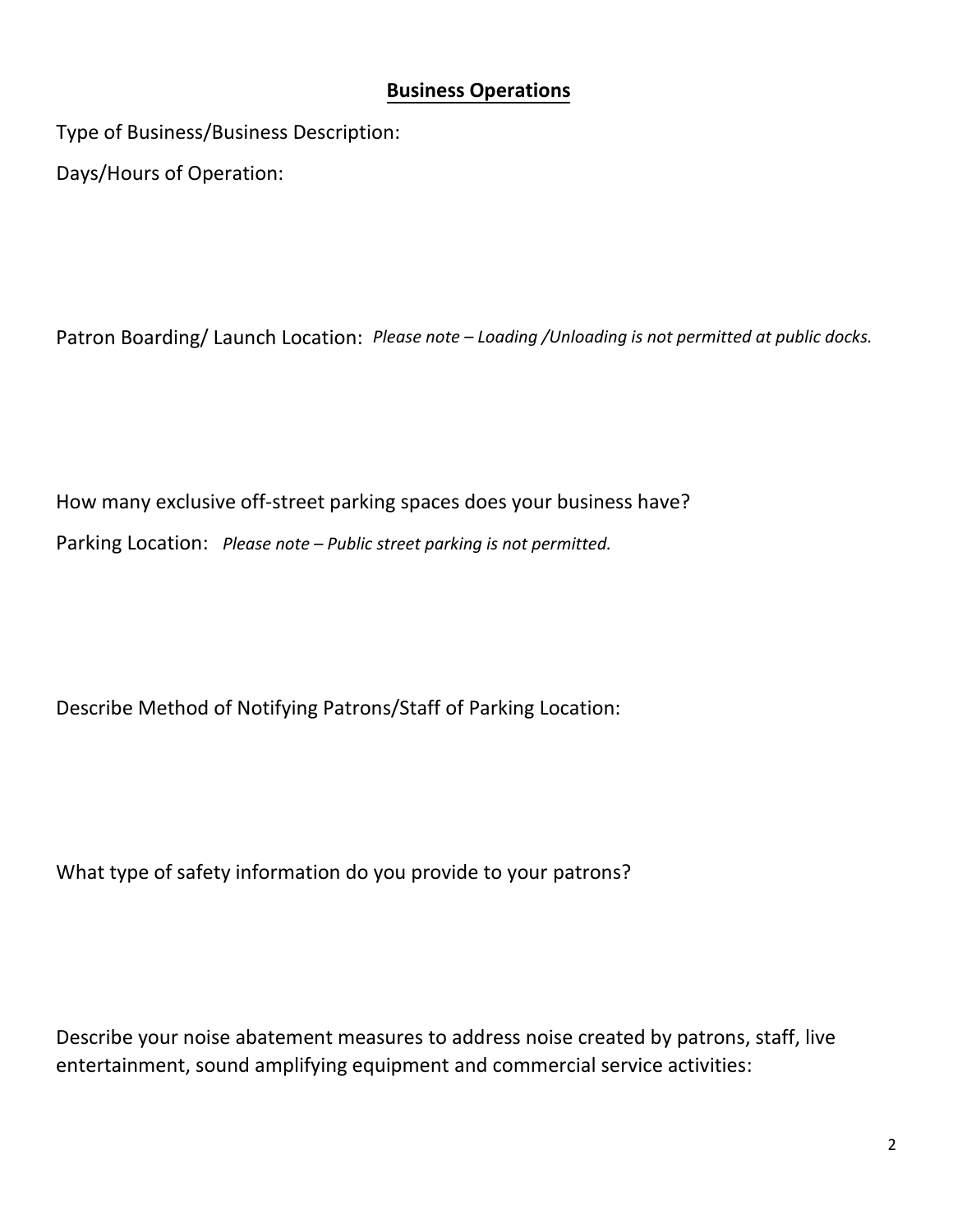Does your vessel(s) have a marine sanitation device on board? Yes

If so, describe your disposal method for any waste:

# **Business Vessel Information**

Please list each vessel that your business operates:

| <b>Vessel Name</b> | <b>Type</b><br>(pontoon,<br>electric, sail<br>etc) | Make / Model | Length | Capacity | CF# | <b>Coast Documentation</b><br><b>Number</b> |
|--------------------|----------------------------------------------------|--------------|--------|----------|-----|---------------------------------------------|
|                    |                                                    |              |        |          |     |                                             |
|                    |                                                    |              |        |          |     |                                             |
|                    |                                                    |              |        |          |     |                                             |
|                    |                                                    |              |        |          |     |                                             |
|                    |                                                    |              |        |          |     |                                             |
|                    |                                                    |              |        |          |     |                                             |
|                    |                                                    |              |        |          |     |                                             |
|                    |                                                    |              |        |          |     |                                             |
|                    |                                                    |              |        |          |     |                                             |
|                    |                                                    |              |        |          |     |                                             |
|                    |                                                    |              |        |          |     |                                             |
|                    |                                                    |              |        |          |     |                                             |
|                    |                                                    |              |        |          |     |                                             |

Where are the vessels located when not in operation?

What part of Newport Harbor do your vessels typically operate in? Is there a specific route?